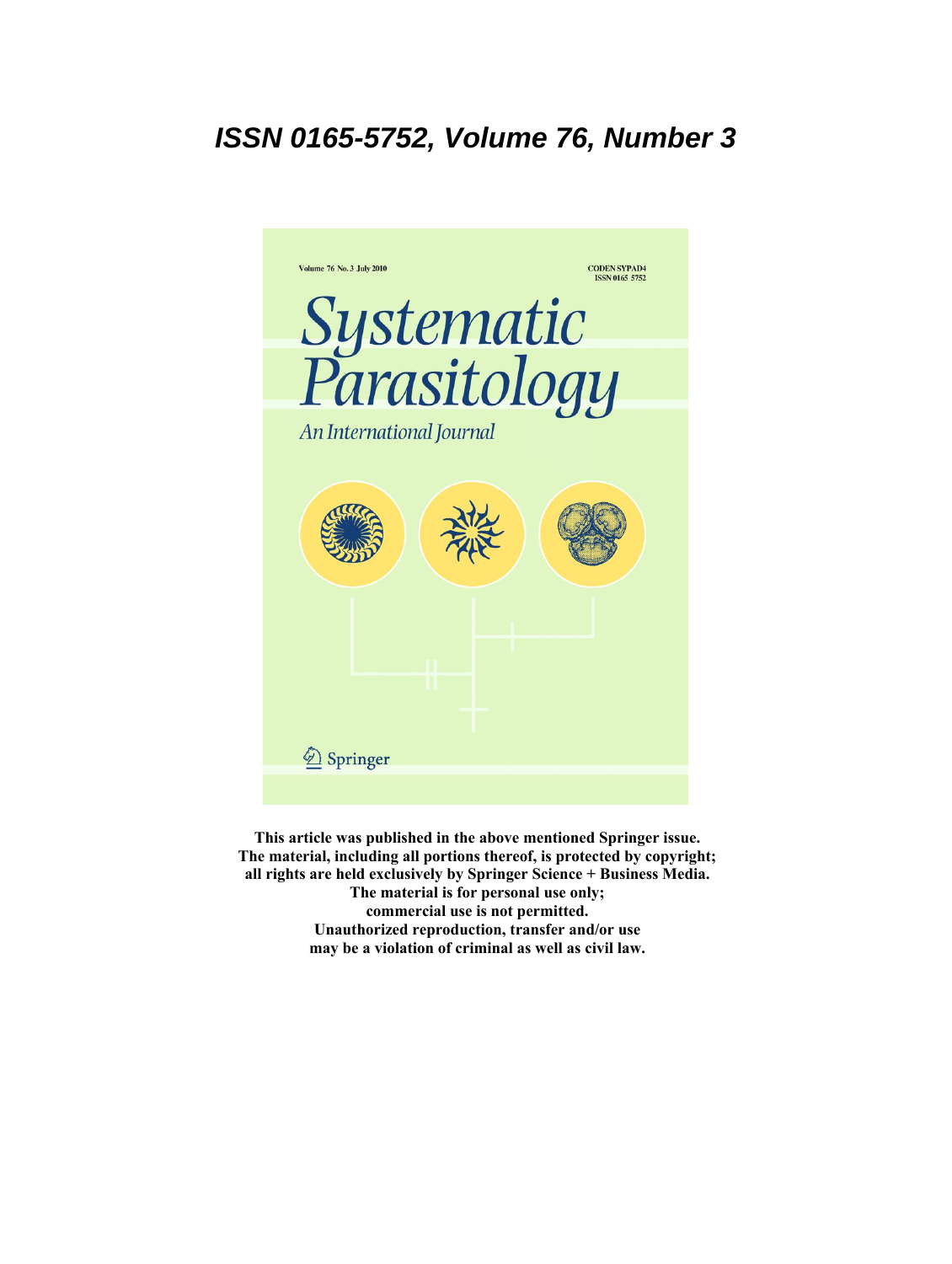# Serpentoanisocladium sinense n. g., n. sp. (Digenea: Cryptogonimidae) from the eastern water snake Sinonatrix percarinata (Boulenger) (Serpentes: Colubridae) in Guizhou Province, China

Vasyl V. Tkach • Sarah E. Bush

Received: 6 November 2009 / Accepted: 22 February 2010 © Springer Science+Business Media B.V. 2010

Abstract Serpentoanisocladium sinense n. g., n. sp. (Digenea: Cryptogonimidae) is described from the intestine of the eastern water snake Sinonatrix percarinata (Boulenger) (Serpentes: Colubridae) from Guizhou Province, China. This digenean is morphologically most similar to members of Anisocladium Looss, 1902 and, to a lesser extent, Anisocoelium Lühe, 1900, which are parasites of marine teleost fish in the Mediterranean and Black Seas. The new genus and species can be differentiated from the two known species of Anisocladium by the position of the vitellarium in relation to the gonads and seminal vesicle, a much longer oesophagus, a shorter caecum only reaching the anterior margin of the anterior testis, the presence of a muscular sucker-like gonotyl, the lack of circumoral spines and the peculiar position of the uterus, which is confined to the same half of the body as the longer caecum. The new genus and species can be differentiated from the only known species of Anisocoelium by the substantially higher body length to width ratio, a much longer oesophagus, the arrangement of the vitelline follicles, the postovarian versus pre-ovarian seminal

V. V. Tkach  $(\boxtimes)$ 

S. E. Bush

Biodiversity Institute, University of Kansas Lawrence, Kansas 66045, USA

receptacle, the presence of a well-defined muscular gonotyl and the length of the shorter caecum. A diagnosis of the new genus and a description of the new species are provided. This is the first cryptogonimid found in snakes from China and the first cryptogonimid reported from S. percarinata.

#### Introduction

The Cryptogonimidae Ward, 1917 is a large, globally distributed digenean family comprising at least 64 genera with more than 200 species found in marine and freshwater fishes, amphibians and reptiles (Miller & Cribb, [2008](#page-6-0)). Most cryptogonimids are parasitic in fish; the relatively few species that do infect reptiles belong to five genera (Proctocaecum Baugh, 1957; Timoniella Rebecq, 1960; Caimanicola Freitas & Lent, 1938; Acanthostomum Looss, 1899; and, rarely, Neochasmus Van Cleave & Mueller, 1932; for references, see Brooks, [1980](#page-6-0); Miller & Cribb, [2008\)](#page-6-0). Almost all cryptogonimids known from reptiles belong to the former subfamily Acanthostominae Poche, 1926; however, in the most recent treatment of the Cryptogonimidae in the ''Keys to the Trematoda'' (Miller & Cribb, [2008](#page-6-0)) cryptogonimids are no longer separated into subfamilies due to insufficient knowledge of the phylogenetic relationships between lineages within the family. Most cryptogonimids parasitic in reptiles have been reported from crocodilians and turtles, but a few species are known from

Department of Biology, University of North Dakota, Grand Forks, North Dakota 58202, USA e-mail: vasyl.tkach@und.nodak.edu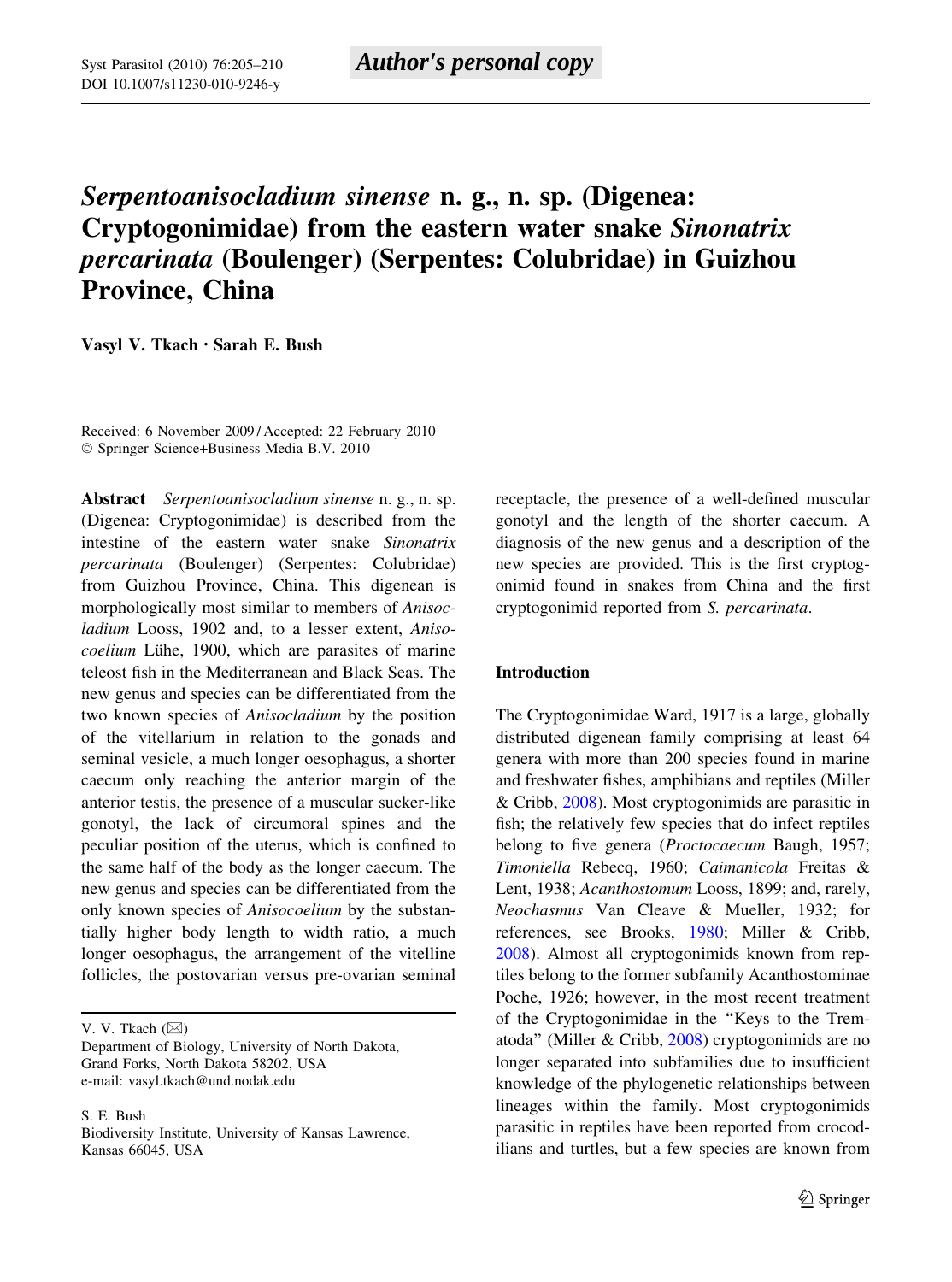snakes in Mexico, Burma, India, Bangladesh, Malaysia and Venezuela (Bennett, [1935](#page-6-0); Brooks, [1980](#page-6-0); Brooks & Holcman, [1993;](#page-6-0) Miller & Cribb, [2008](#page-6-0)). The eight or nine species of cryptogonimids from snakes are known from three genera, namely Acanthostomum (A. megacetabulum Thatcher, 1963; A. burminis Bhalerao, 1926; A. simhai Khalil, 1963; A. pakistanensis Coil & Kuntz, 1960; A. asymmetricum Simha, 1958; A. proctophorum Dwivedi, 1966; plus one undescribed species reported by Brooks [\(1980](#page-6-0)) from the collection of John Holmes), Timoniella (T. incognita Brooks, [1980\)](#page-6-0) and Neochasmus (N. labeosus Bennett, [1935,](#page-6-0) considered a nomen nudum by Hughes et al. ([1942\)](#page-6-0), but still a record of a cryptogonimid in snakes).

As part of a survey of biodiversity of terrestrial vertebrates and their parasites in south-eastern China, we examined a snake, Sinonatrix percarinata (Boulenger), collected in Guizhou Province. It harboured, among other parasites, several digenean specimens that represented a new species and new genus within the family Cryptogonimidae. To the best of our knowledge, the new species described herein, is the fourth cryptogonimid genus reported from snakes and the first cryptogonimid reported from Sinonatrix.

# Materials and methods

During April, 2007, one individual of the eastern water snake Sinonatrix percarinata (Boulenger) was collected in the vicinity of the Shuipu Village, Libo County, Guizhou Province, China (25°29'4.74"N, 107°49′4.80″E). The reptile was collected as a part of a biodiversity survey and inventory project along the southern borderlands of China. Upon capture, the snake was killed with nembutal. Its intestine was removed, flash-frozen in liquid nitrogen, shipped to the US and dissected in the laboratory upon thawing. Seven specimens of a new digenean species belonging to the Cryptogonimidae were recovered from the intestine. Worms were fixed in AFA and subsequently stained with aqueous alum carmine or Mayer's haematoxylin, dehydrated in a graded ethanol series, cleared in methyl salicylate (after haematoxylin) or clove oil (after carmine) and mounted permanently in Damar gum. Type-specimens were deposited in the US National Parasite Collection (USNPC). One specimen of the new species was used for DNA extraction and sequencing; the results of a phylogenetic analysis will be published separately.

Measurements were taken from Olympus BX51 compound microscope with DIC optics using digital imaging and Rincon measurement software (v. 7.1.2, Imaging Planet, Goleta, California). All measurements are in micrometres unless otherwise stated.

# Serpentoanisocladium n. g.

# Diagnosis

Body very elongate; length/width ratio 10.1–14.9:1. Oral sucker subterminal to terminal, unarmed, larger than ventral sucker. Forebody 18–27% of bodylength. Prepharynx very short; oesophagus very long; intestinal bifurcation immediately anterior to ventral sucker; caeca blind, unequal; shorter caecum not extending posteriorly beyond anterior margin of anterior testis; longer caecum ends posterior to posterior testis, but does not reach posterior end of body. Testes two, tandem, entire, separate, in hindbody. Seminal vesicle free in parenchyma, bipartite, with its base at level of anterior margin of vitellarium. Genital pore median, just anterior to ventral sucker. Muscular gonotyl sucker-like, median, immediately anterior to ventral sucker. Ovary spherical, entire, midway between anterior testis and seminal vesicle, in middle third of body. Seminal receptacle median, just posterior to ovary. Vitellarium consists of 4 lateral groups of medium-sized follicles, 2 on either side of body; vitelline follicle groups extend from base of seminal vesicle to end of shorter caecum, separated on each side of body by gap at level of ovary. Uterus in hindbody, reaches posterior extremity of body; both descending and ascending parts of uterus extracaecal on one side of body only, always on same side as longer caecum. Eggs numerous. In snakes (Colubridae); China. Typespecies S. sinense n. sp.

#### Serpentoanisocladium sinense n. sp.

Type-host: Eastern water snake Sinonatrix percarinata (Boulenger, 1899) (Reptilia: Serpentes: Colubridae).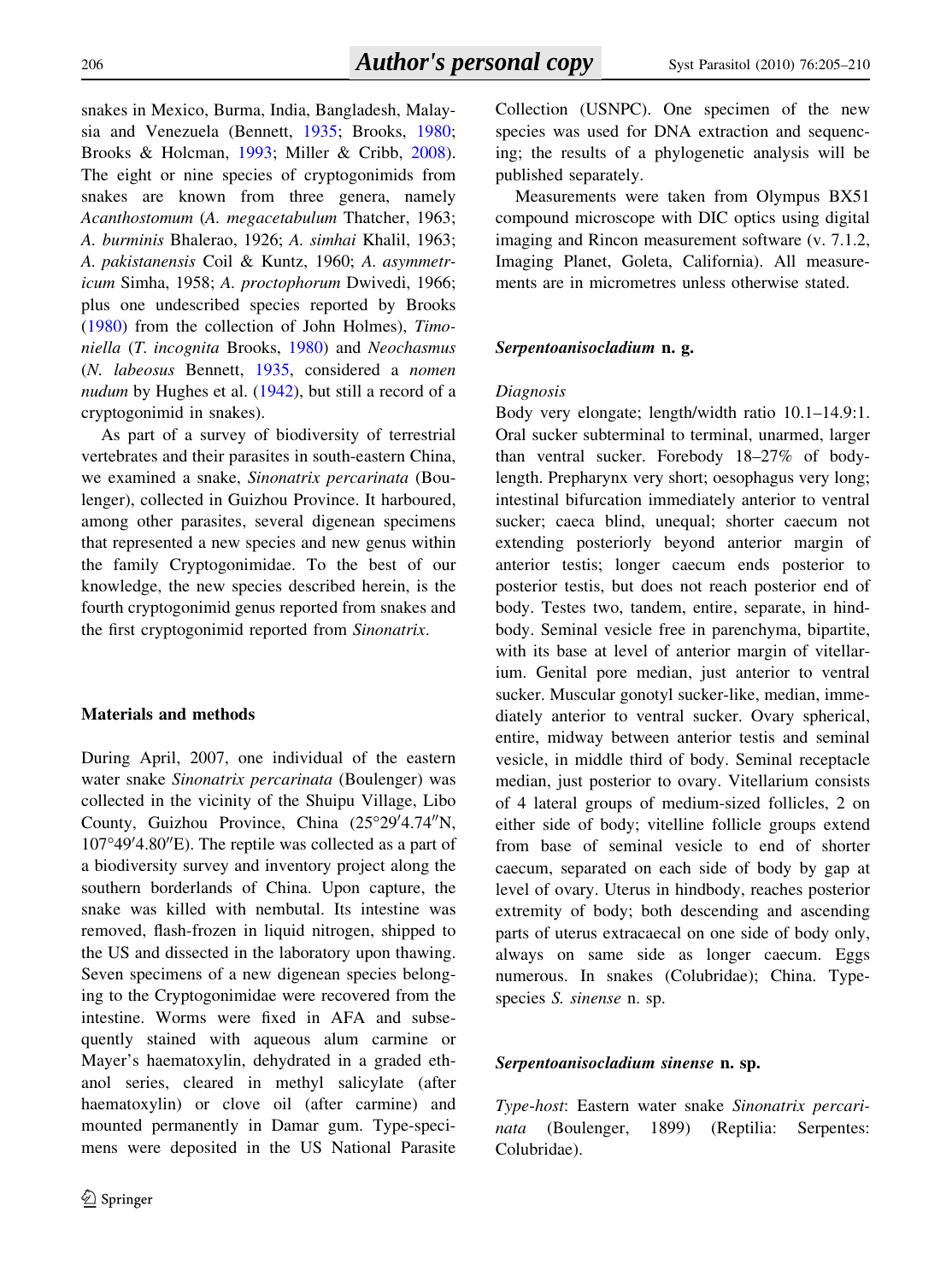Type-locality: Shuipu Village, Libo County, Guizhou Province, China (25°29'4.74"N, 107°49'4.80"E).

Prevalence and intensity of infection: One snake was infected with 7 digeneans.

Site: Intestine.

Type-material: Holotype: USNPC no. 102783; paratypes: USNPC no. 102784 (3 slides). All specimens labeled ex Sinonatrix percarinata, Shuipu Village, Libo County, Guizhou Province, China, Coll. S. Bush, V. Tkach.

Etymology: The generic name refers to morphological similarity between the new genus and Anisocladium and its parasitism in snakes (as opposed to fish in case of Anisocladium). The specific epithet refers to the country where the new species was found (China).

#### Description (Fig. [1](#page-4-0))

[Measurements based on 5 adult specimens; measurements of holotype given first, followed by entire series in parentheses (minimum–maximum followed by mean values). Not all measurements could be taken from 2 specimens due to distortion.]

Body very elongate, with almost parallel lateral margins and rounded at both ends; body length 2,804 (2,622–2,865; 2,754); maximum body width 279 (187–279; 239). Body length/width ratio 10.5:1 (10.1–14.9:1; 11.8:1). Oral sucker and tegument unarmed; there are no signs of lost spination on oral sucker, although tegumental spines might have been lost. Oral sucker terminal or subterminal,  $111 \times 115$  $(98-116 \times 89-115; 106 \times 102)$ , substantially larger than ventral sucker. Ventral sucker round,  $68 \times 70$  $(68–74 \times 64–76; 71 \times 68)$ , in anterior third of body.

Prepharynx very short, but distinct, 15.6 (15–17; 16) long, wider than oesophagus. Pharynx small,  $46 \times 49$  (40–54  $\times$  45.5–50; 45  $\times$  48). Oesophagus very thin and long, 374 (295–495; 388). Intestinal bifurcation just anterior to ventral sucker. Caeca blind, unequal; shorter caecum not extending posteriorly beyond anterior margin of anterior testis; longer caecum extends posteriorly to posterior testis, but does not reach posterior end of body, terminating 313 (280–470; 354) from it.

Testes 2, tandem, spherical to subspherical, postovarian, midway between seminal vesicle and posterior end of body; anterior testis  $181 \times 139$  (168–  $204 \times 113$ –139; 181  $\times$  126); posterior testis 178  $\times$ 

131 (157–225  $\times$  125–146; 184  $\times$  133). Seminal vesicle free in parenchyma, bipartite, with its base at level of anterior margin of vitellarium and its distal part tortuous. Pars prostatica not observed. Genital pore median, just anterior to ventral sucker. Muscular gonotyl sucker-like, median, immediately anterior to ventral sucker.

Ovary spherical, entire,  $103 \times 103$  (103–141  $\times$ 97–110; 118  $\times$  102), midway between anterior testis and seminal vesicle, in middle third of body. Seminal receptacle  $113 \times 71(88–125 \times 64–94; 109 \times 77)$ , median, just posterior to ovary and usually partly overlapping it. Vitellarium consists of 4 lateral groups of medium-sized follicles, 2 on either side of body, in middle third of body; vitelline follicle groups extend from base of seminal vesicle to end of shorter caecum or anterior margin of anterior testis, separated on each side of body by gap at level of ovary. Uterus in hindbody, reaches posterior extremity of body; both descending and ascending parts of uterus mostly extracaecal on one side of body only, always on same side as longer caecum. Metraterm indistinct. Eggs numerous, operculate,  $22 \times 13$  (21–  $24 \times 13$ –14.5; 22.5  $\times$  13.5). Excretory vesicle not observed.

## Remarks

Based on its general morphology, the new species clearly corresponds to the diagnosis of the Cryptogonimidae according to Miller & Cribb [\(2008](#page-6-0)). At the same time, it differs substantially from members of all known cryptogonimid genera in several significant morphological features. The new species is morphologically closest to Anisocladium Looss, 1902 and, to a lesser extent, Anisocoelium Lühe, 1900.

Despite the fact that digeneans were obtained from a flash-frozen snake intestine, which may result in loss of circumoral and tegumental spines, we are confident that this species lacks circumoral spines. Upon very careful examination with DIC optics at high magnification, no signs of spine loss were found. Normally, when the larger circumoral/collar spines are lost in members of the Cryptogonimidae and Echinostomatidae, the spine placeholders are still visible. Besides, in the same intestine, we found several other digeneans that have circumoral spines and they did not lose them. In contrast, tegumental spines are more easily lost during freezing and, if the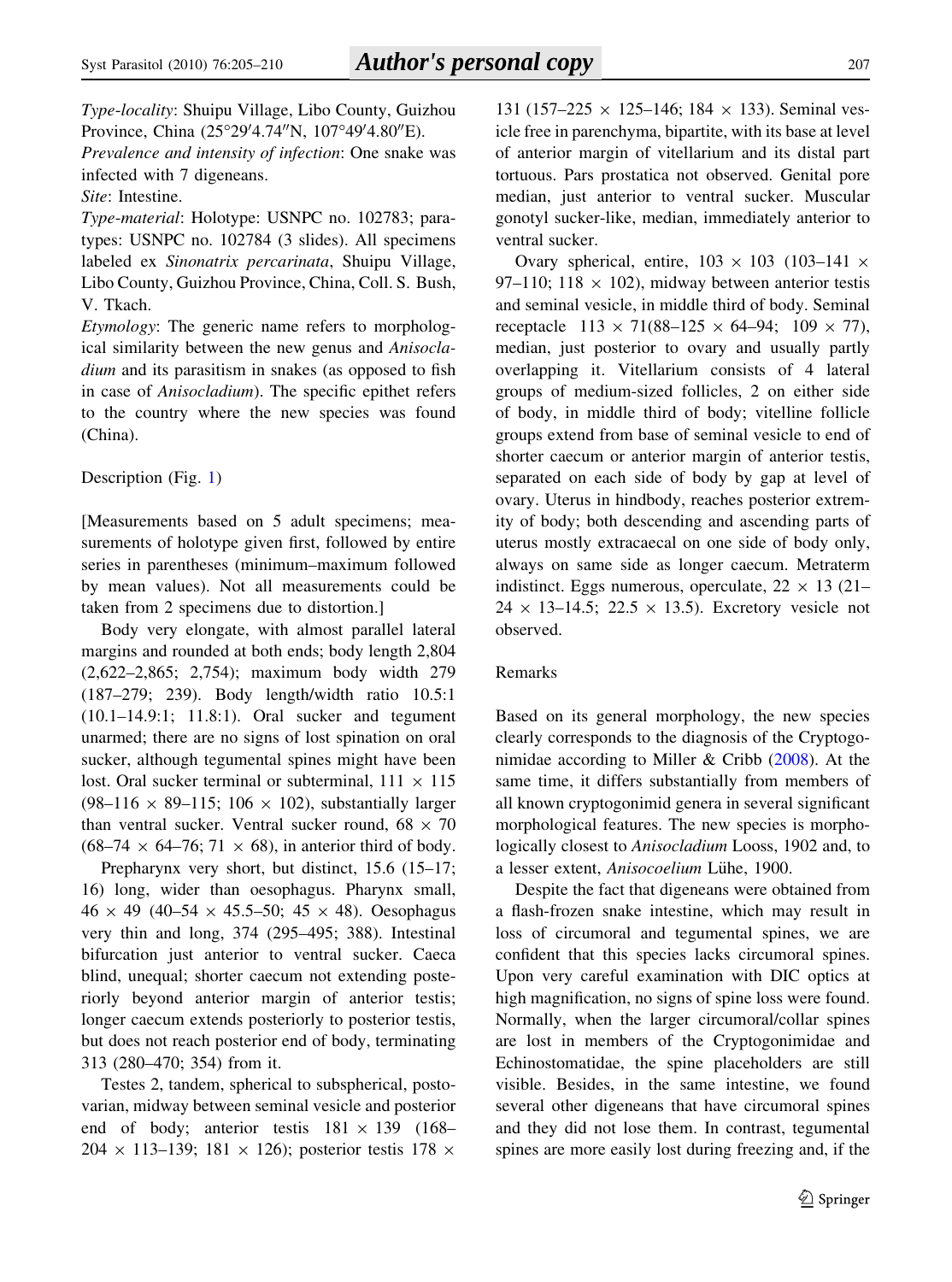<span id="page-4-0"></span>

Fig. 1 Serpentoanisocladium sinense n. g., n. sp. A. Ventral view of holotype; B. Ventral view of a paratype; note the 'mirror' arrangement of caeca and reproductive system organs in the two specimens; C. Region of ventral sucker and distal parts of reproductive system in the holotype. Scale-bars: A,B, 500 µm; C, 200 µm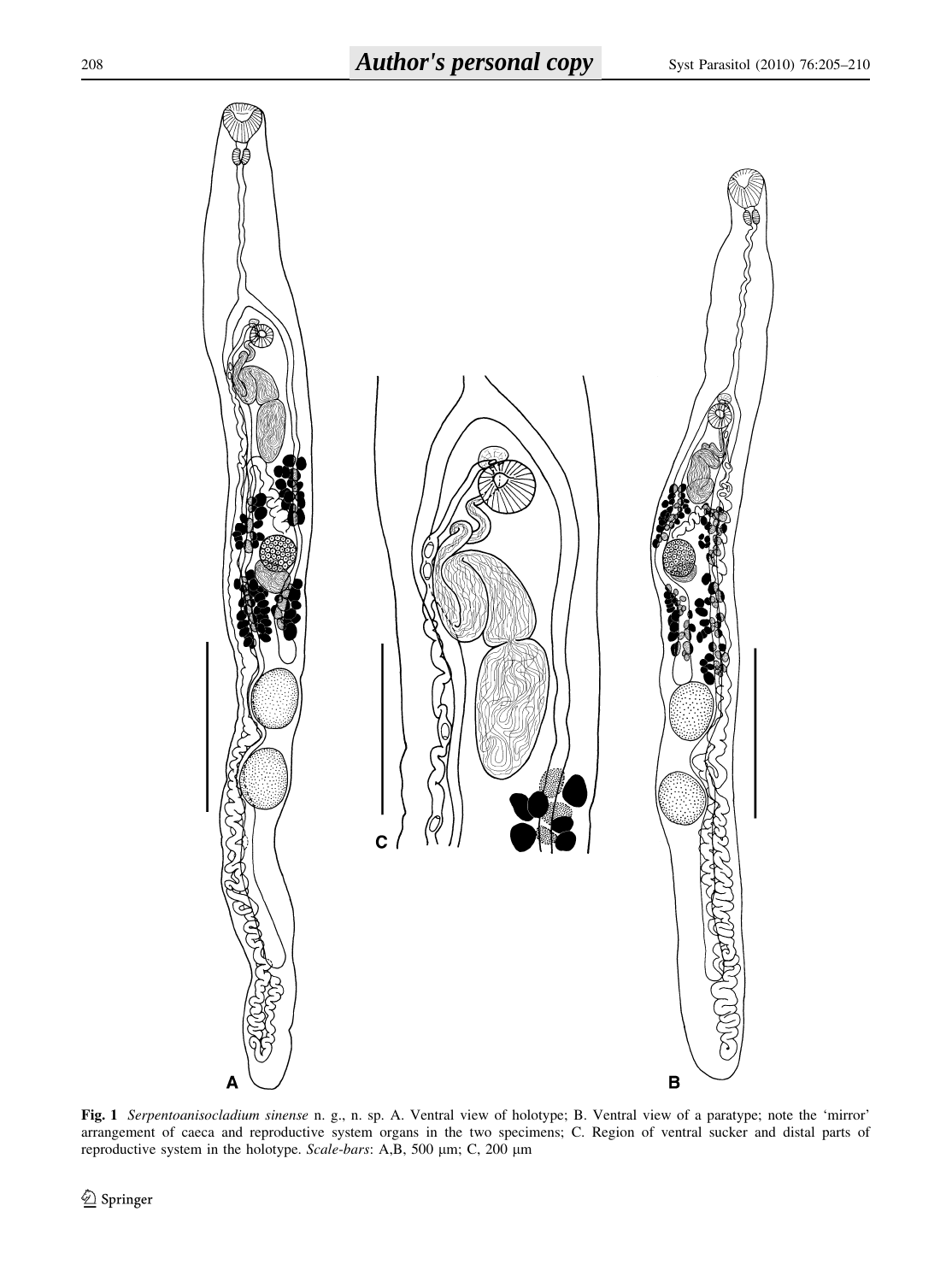new species had tegumental spines, they might have been lost. Freshly collected specimens would be necessary to verify that this species lacks tegumental spines. We would like to emphasize, however, that the differentiation between the new species and members of known genera presented below, is not based on presence or absence of circumoral/tegumental spines; other morphological characters provide sufficient basis for our taxonomic conclusions.

The new species is most similar to Anisocladium and shares with this genus several features, such as a very elongated body, unequal caeca, the extent and position of the uterus and the vitelline follicles grouped in grape-like clusters. Moreover, one of the two known Anisocladium species, namely A. gracile (Looss, 1901), lacks enlarged circumoral spines, which is similar to our new species. Bartoli & Gibson [\(2000](#page-6-0)) provided detailed morphological re-descriptions of both Anisocladium species (A. gracile (Looss, 1901) and the type-species, A. fallax (Rudolphi, 1819)) and discussed their morphology and taxonomy. Despite the above-mentioned similarities, the new species differs substantially from both members of Anisocladium in having a much lower body length to width ratio (10.1–14.9:1 in the new species vs 34:1 on average in A. fallax and 24:1 on average in A. gracile), a much longer oesophagus (it is very short in both Anisocladium species), a distinct arrangement of the vitelline follicles in four lateral groups extending between the seminal vesicle and the anterior testis (the vitelline fields in Anisocladium are entirely pre-ovarian) and a postovarian seminal receptacle (it is anterior to the ovary in Anisocladium). The shorter caecum only reaches the anterior testis in the new species, but extends to the posterior testis in Anisocladium.

The new species differs substantially from the only known species of Anisocoelium, A. capitellatum (Rudolphi, 1819), in having a substantially greater body length to width ratio (10.1–14.9:1 in the new species vs 6.7:1 on average in A. capitellatum), a much longer oesophagus (it is very short in A. capitellatum), a distinct arrangement of the vitelline follicles in four lateral groups extending between the seminal vesicle and the anterior testis (the vitelline fields in Anisocoelium are entirely pre-ovarian) and a postovarian seminal receptacle (it is anterior to the ovary in Anisocoelium). The shorter caecum only reaches the anterior testis in the new species, but extends posteriorly well beyond the posterior testis in Anisocladium.

The new species is somewhat similar to some members of the former genus Atrophecaecum Bhalerao, 1940 (now synonymised with Acanthostomum Looss, 1899) in possessing unequal caeca and having the seminal receptacle posterior to the ovary, but differs dramatically from the latter genus in most other features, such as the position of the gonads and uterus, the distribution and shape of the vitellarium, body proportions, the lack of oral sucker armament and other characters.

The combination of the above-mentioned differentiating characters, especially the shape and position of the vitellarium, the postovarian seminal receptacle and the presence of a gonotyl clearly separates the new species from members of all previously known cryptogonimid genera. Furthermore, the two morphologically most similar genera, Anisocladium and Anisocoelium, are known exclusively from marine fish in the Mediterranean and Black Seas. The new species was found in a semi-aquatic snake in China, which makes a close relationship with these two genera highly unlikely. Therefore, we establish a new genus, Serpentoanisocladium n. g., with S. sinense n. sp. as the type-, and currently only, species.

# **Discussion**

Serpentoanisocladium sinense n. g., n. sp. is the first cryptogonimid found in snakes from China and the first cryptogonimid reported from Sinonatrix percarinata.

The most unusual morphological feature of the new species is that the vitelline follicles are arranged in four lateral groups, which, to the best of our knowledge, has not been reported in any other cryptogonimid. Although members of Anisocladium also have relatively compact groups of vitelline follicles, their position in the body is very different. The morphological similarity of Serpentoanisocladium sinense, a parasite of freshwater semi-aquatic snakes to the two genera from marine fishes, appears to be a case of phenotypic convergence rather than due to a close evolutionary relationship. The postovarian position of the seminal receptacle in the new species (vs preovarian in both Anisocladium and Anisocoelium), the presence of a muscular gonotyl and the arrangement of